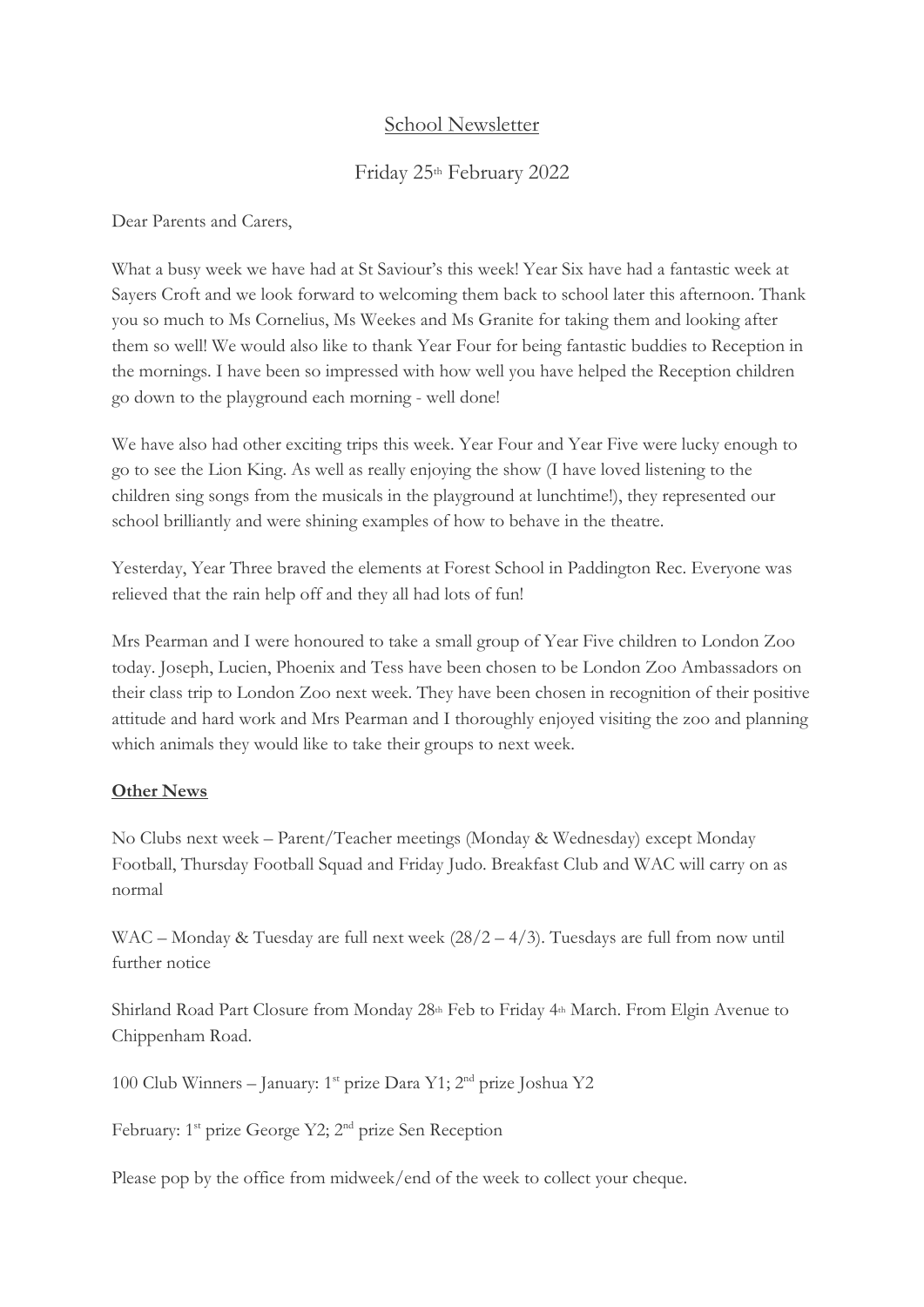#### **Book Week at St. Saviour's**

St. Saviour's will be celebrating Book Week on Monday 7th March to Friday 11th March and **dress up day will be Friday 11th March**.

This year we will focus on **reading for pleasure, with an emphasis on poetry.**

Each class will learn a poem by heart and recite it in a whole school assembly. In addition to this, we will also be doing a number of other activities, including:

### • **Who is behind the book?**

Children have to guess which member of staff is reading the book they are hiding behind!

#### • **Mystery reader**

At various times in the week, a different member of staff will appear to read to the class.

### • **Drop everything and read**

At various times in the week, the bell will go and everyone will have to stop what they are doing to read their book.

## • **Dress up on Friday 11th March**

The children (and staff) will be asked to dress up on Friday. The theme will be 'vocabulary' – you just need to choose a word and come dressed as it! If you want to come dressed as a character from a book, you just need to assign that character a piece of vocabulary!

#### • **Book vouchers**

I will be giving out the book vouchers and a book mark on Thursday 3rd March which can be used to buy one of the  $f<sub>i</sub>$ 1 books (details of the books are on the WBD website) or put towards another book.

#### **Stars of the Week**

**Nursery:** Mary has had a great week! She has played nicely with her friends and enjoyed all the different activities on offer. We have been really impressed with her concentration and hard work. Well done Mary!

**Reception:** Max! We are so proud of how well you have done during lessons with your learning activities and trying new things. Well done with your writing and reading too. Keep up the great effort!